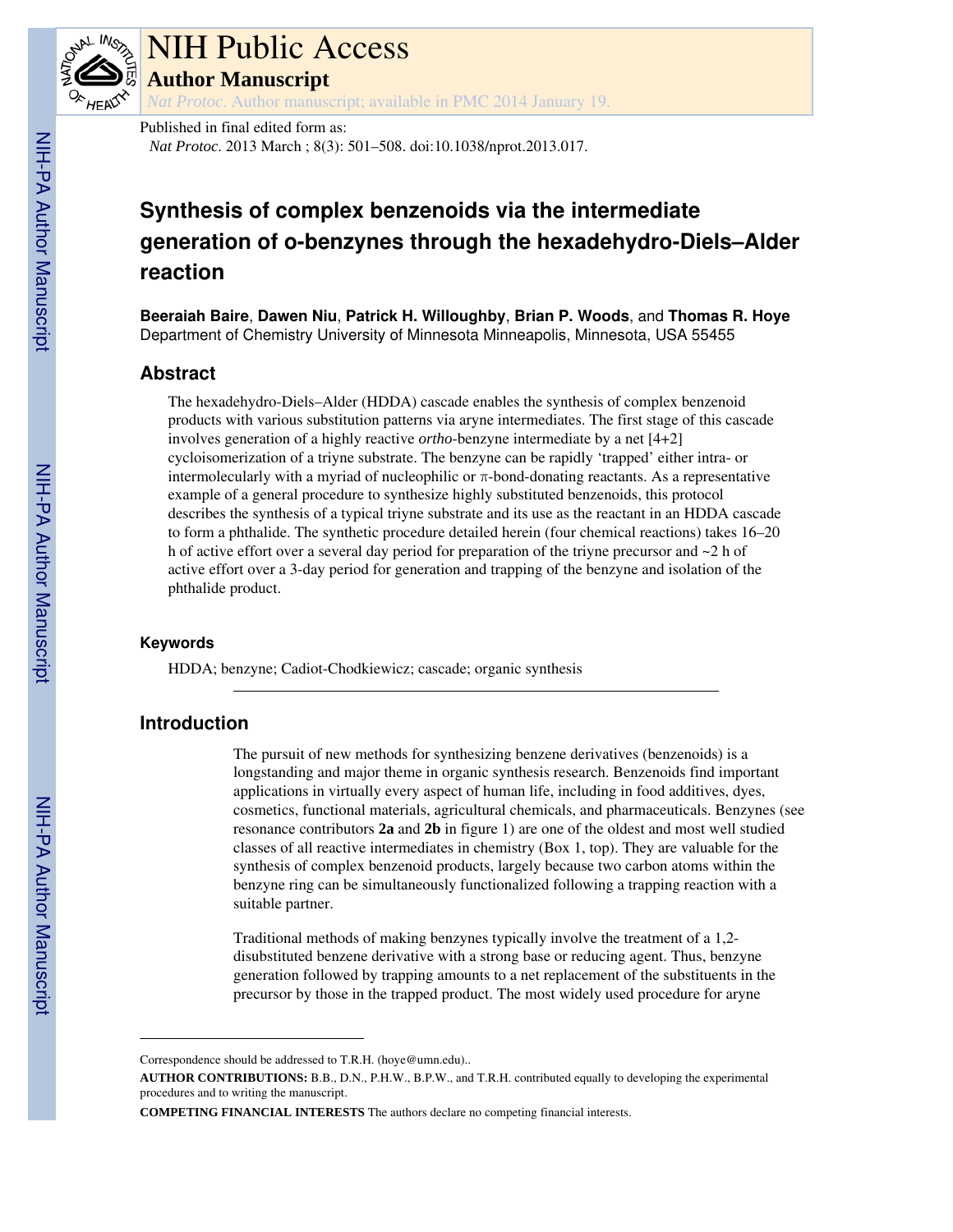generation is the Kobayashi method, which involves the fragmentation of a 2- (trimethylsilyl)phenyl triflate with a fluoride ion source.<sup>1</sup> Except for the simplest of substrates (e.g., 2-(trimethylsilyl)phenyl triflate itself), the benzyne precursor must first be synthesized. The reagents required to generate the benzyne (or the byproducts arising from that generation step) can sometimes limit the types of trapping reactions that can be studied or used. By contrast, the hexadehydro-Diels–Alder (HDDA) reaction—a variant of one of the oldest and most powerful transformations in organic chemistry (Box 1, bottom) generates a benzyne from a triyne (compound **1** in figure 1) in the absence of any reagents.<sup>2–6</sup> Specifically, [4+2] cycloisomerization between a conjugated 1,3-diyne and a tethered, remote alkyne (the diynophile) forms the benzyne. This strategy for producing the benzyne is orthogonal to all other known methods for aryne generation. A densely functionalized benzenoid compound (see compound **3** in figure 1) is produced following the benzyne trapping event. The HDDA reaction requires only simple thermal activation; hence, it is operationally straightforward. Because no additional reagents or byproducts are present, the HDDA process is tolerant of the presence many functional groups on the triyne precursor (e.g., esters, amides, and alcohols), a feature that enables, in some instances, the discovery, investigation, and exploitation of new intrinsic reactivity.<sup>6</sup> As is the case for accessing the requisite substrates for many traditional benzyne generation reactions, the triynyl HDDA substrate must also be synthesized. Another limiting feature of the HDDA approach is the need for the reacting diyne and diynophile to be present within the same substrate molecule. In other words, thus far, the HDDA reaction has only been observed in intramolecular settings.

We recently reported a variety of HDDA cascades that demonstrate the considerable scope of the process.  $\overline{6}$  For example, phthalides (entry 1 in Table 1 and the example in this protocol), isoindolones (entry 2), indenones (entry 3), indolines (entry 4), isoindolines (entry 5), benzofurans (entry 6), and fluorenones (entries 7 and 8) are accessible by modifying the triyne tethering unit. Additionally, silyl ethers (entries 2-4 and 6), alcohols (entry 5), arenes (entry 8), and alkenes can trap the benzyne intermediate intramolecularly to give rise to complex polycyclic aromatics. On the other hand, bimolecular trapping of the short-lived benzyne intermediate is possible using, for example, alcohols (entry 1), amides, carboxylic acids, phenols (entry 7), and ammonium halides.

As a representative example of the synthetic approach, we provide here details for the conversion of the triyne **4** into phthalide **7** by an HDDA cascade (Figure 2).<sup>6</sup> Cycloisomerization of triyne **4** generates the benzyne intermediate **5**. Our working mechanistic hypothesis is that trapping by the *t*-butyldimethylsilyl ether occurs by nucleophilic addition of the ether oxygen into the electrophilic carbon of the benzyne **5** to form zwitterion **6**. Oxygen-to-carbon silyl transfer gives rise to the phthalide product **7**. We chose this particular example because the synthesis strategy and sequence used to prepare substrate **4** includes many of the essential reaction types (e.g., terminal alkyne bromination, 1,3-diyne synthesis via Cadiot-Chodkiewicz cross-coupling with a terminal alkyne, and a triyne assembly step from the conjugated diyne and monoyne precursors) necessary to prepare a large variety of HDDA substrates, including those in the examples in Table 1. The times required for these representative reactions are quite similar regardless of the specific target substrate one might want to prepare.

Triyne **4** can be prepared in four steps from commercially available reagents by the route outlined in Figure 3. The preparation of **4** and its HDDA cascade conversion to **7** comprise the five reactions for which details are provided in this protocol. 3-Butyn-1-ol (**8**) is converted into its TBS-ether **9** under standard conditions with *t*-butyldimethylsilyl chloride (TBSCl). The alkyne terminus is then brominated with *N*-bromosuccinimide and  $AgNO<sub>3</sub>$  to give the bromoalkyne **10**. Cross-coupling of **10** with propargyl alcohol gives the diynol **11**.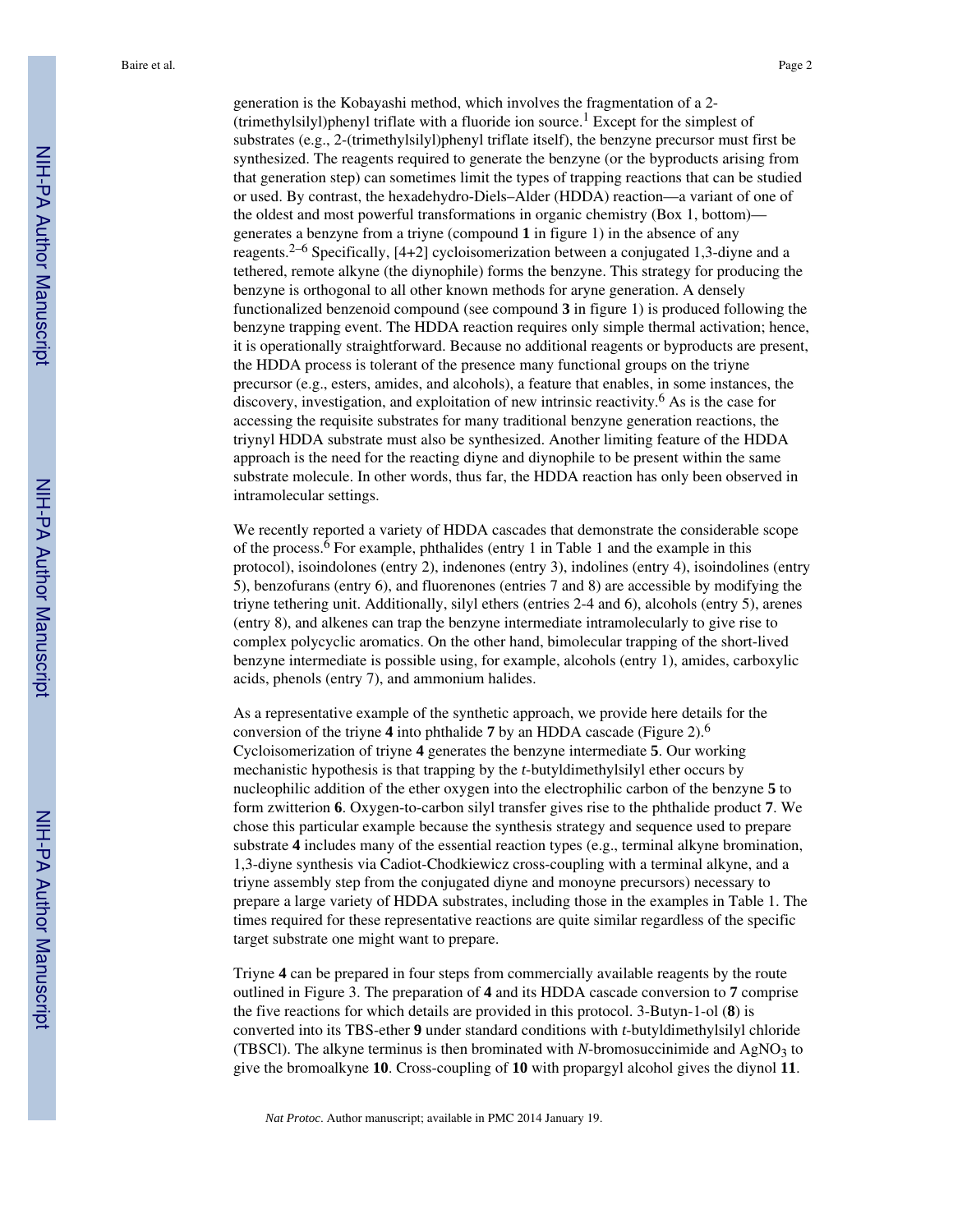Baire et al. Page 3

Dicyclohexylcarbodiimide-mediated esterification of **11** with propynoic acid then provides the triyne substrate **4**. Finally, **4** is heated in toluene to effect the HDDA cascade that leads to the formation of phthalide **7**.

## **MATERIALS REAGENTS**

**! CAUTION** All chemicals must be handled with care, and thus a lab coat, gloves, and eye protection should be worn, and all operations should be performed in a laboratory hood.

- . 3-Butyn-1-ol (Aldrich cat. no. 130850)
- . *t*-Butyldimethylsilyl chloride (TBSCl, Aldrich cat. no. 190500)
- . Imidazole (Aldrich cat. no. I2399)
- . *N*-Bromosuccinimide (NBS, Aldrich cat. no. B81255)
- . Silver nitrate (AgNO<sub>3</sub>, Aldrich cat. no. 209139)
- . Piperidine (Aldrich cat. no. 411027)
- . Cuprous chloride (CuCl, Aldrich cat. no. 212946)
- . Propargyl alcohol (Aldrich cat. no. P50803)
- . Propynoic (propiolic) acid (Aldrich cat. no. P51400)
- . *N,N'*-Dicyclohexylcarbodiimide (DCC, Aldrich cat. no. D80002)

**! CAUTION** *N,N'*-Dicyclohexylcarbodiimide is an irritant and can lead to sensitization. Avoid any direct contact with the skin or inhalation of particulates.

. 4-(Dimethylamino)pyridine (DMAP, Aldrich cat. no. 522805)

. Dichloromethane  $(CH_2Cl_2)$ , ethyl acetate, hexanes, acetone, and toluene, [standard] reagent-grade laboratory solvents]

. Chloroform-*d* (CDCl<sub>3</sub>, e.g., Cambridge Isotopes lab)

. Silica gel (typically 40–63 micrometers diameter particle size with nominal 60 Å pore size)

. Silica gel thin-layer chromatography (TLC) plates (SIL G/UV254, 0.25 mm layer thickness; e.g., Machery Nagel, M805024)

. Reagents used for preparing common stains for visualizing TLC plates:<sup>26</sup> phosphomolybdic acid, anisaldehyde, ceric ammonium molybdate, or potassium permanganate (TCI America, Fischer Scientific, or Aldrich)

- **•** Common inorganic salts used for preparing wash solutions used during extractive workups: sodium chloride and ammonium chloride
- **•** Anhydrous sodium sulfate (Aldrich cat. no. 238597)

#### **Equipment**

. Threaded culture tube, 16x150 mm, with Teflon®-lined, threaded, screw-cap (e.g., KIMAX 45066A16150) having a relatively small headspace with respect to the volume of reaction solvent

. Common laboratory glassware (round-bottomed flasks, vials, Erlenmeyer flasks, disposable pipets, test tubes, etc.)

. Vacuum source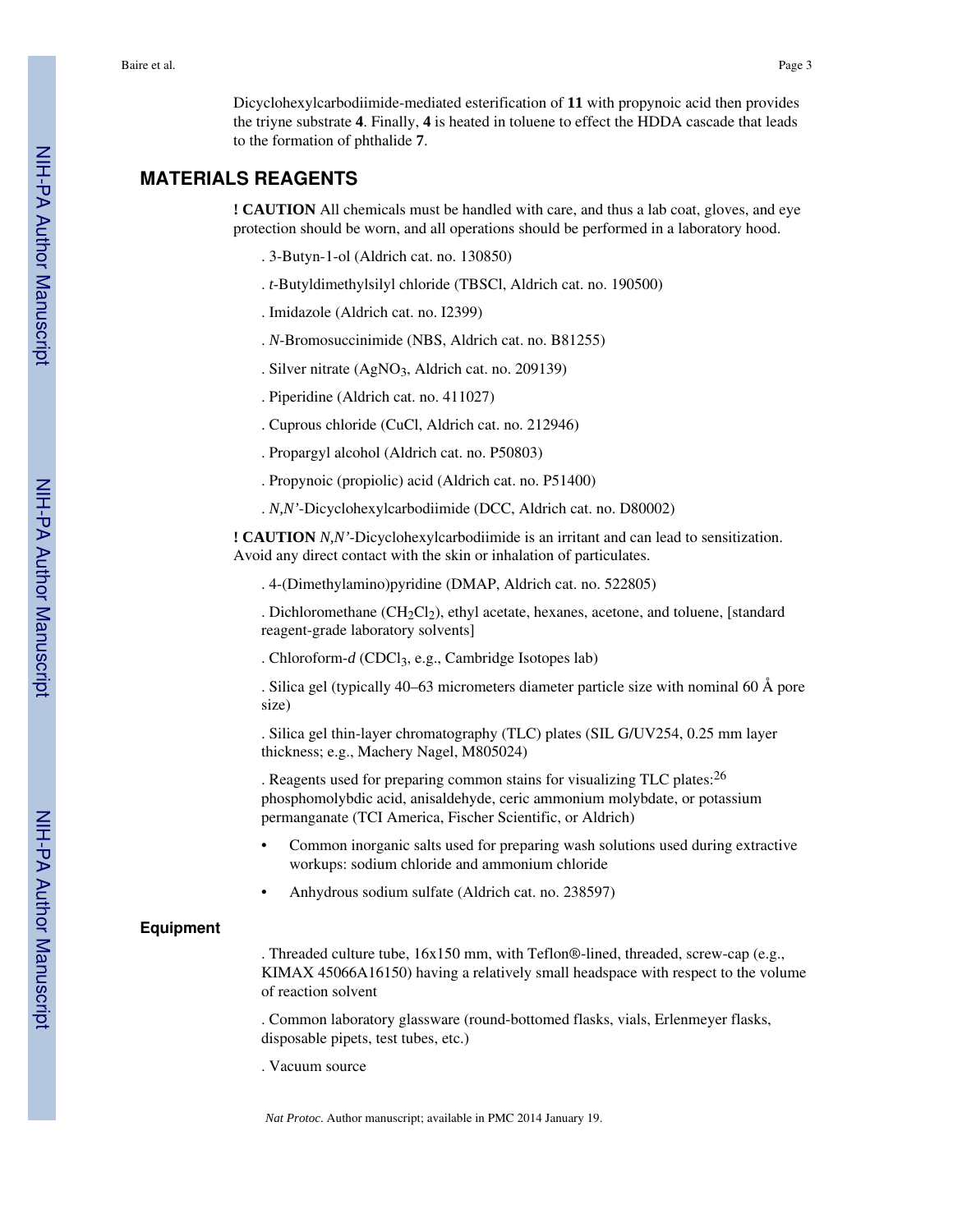. Magnetic stirrer plate and Teflon®-coated magnetic stir bars small enough to fit the reaction vessel/flask

- . Teflon®-lined caps
- . Rubber septa, rubber stoppers, spatula, syringes, and syringe needles

. Silicone oil heating bath, or alternative equipment capable of heating a reaction mixture to 110 °C

- . Glass columns for flash chromatography
- . TLC developing chamber
- . Weighing balance and paper
- . Rotary evaporator
- . TLC spotters
- . UV lamp for visualizing TLC plates
- . NMR tubes (5 mm diameter)

. Access to instrumentation for melting point (mp) determination and nuclear magnetic resonance (NMR) spectroscopy

#### **PROCEDURE**

#### **Preparation of (but-3-yn-1-yloxy)(tert-butyl)dimethylsilane (9)**

- **1.** Equip a 250-ml round-bottomed flask with a magnetic stir bar.
- **2.** Transfer 2.8 g of imidazole (41 mmol) to the round-bottomed flask.
- **3.** Dissolve the contents of the flask in anhydrous  $CH_2Cl_2$  (50 ml), cool the reaction mixture to 0 °C in a water–ice bath, and turn on the magnetic stirrer.
- **4.** Add 1.5 ml of 3-butyn-1-ol (**8**, 1.4 g, 20 mmol) to the reaction mixture using a syringe equipped with a steel needle (final concentration of  $8 = 0.4M$ ).
- **5.** Transfer 3.6 g of TBSCl (24 mmol) to the reaction mixture.
- **6.** Cap the round-bottomed flask with a rubber septum or stopper.
- **7.** Remove the flask from the water–ice bath and stir the reaction mixture for 2 h. Please note that the mixture remains colorless at this stage, but a white (imidazole•HCl) precipitate forms during the course of the reaction.
- **8.** Filter the reaction mixture through a bed of silica gel  $(-5 \text{ cm d} \times 15 \text{ cm h})$ . Wash the silica gel with ethyl acetate  $(-150 \text{ ml})$ .
- **9.** Evaporate the volatiles under reduced pressure at ambient temperature using a rotary evaporator.
- **10.** Purify the product by flash chromatography on silica gel  $(-5 \text{ cm d} \times 25 \text{ cm h})$  using a mixture of hexanes and ethyl acetate (19:1 vol:vol; ~250 ml total volume) as eluent. For a detailed procedure for flash chromatography, see Still *et al*. 27
- **11.** Combine the fractions that contain the product and evaporate the volatiles under reduced pressure at ambient temperature using a rotary evaporator.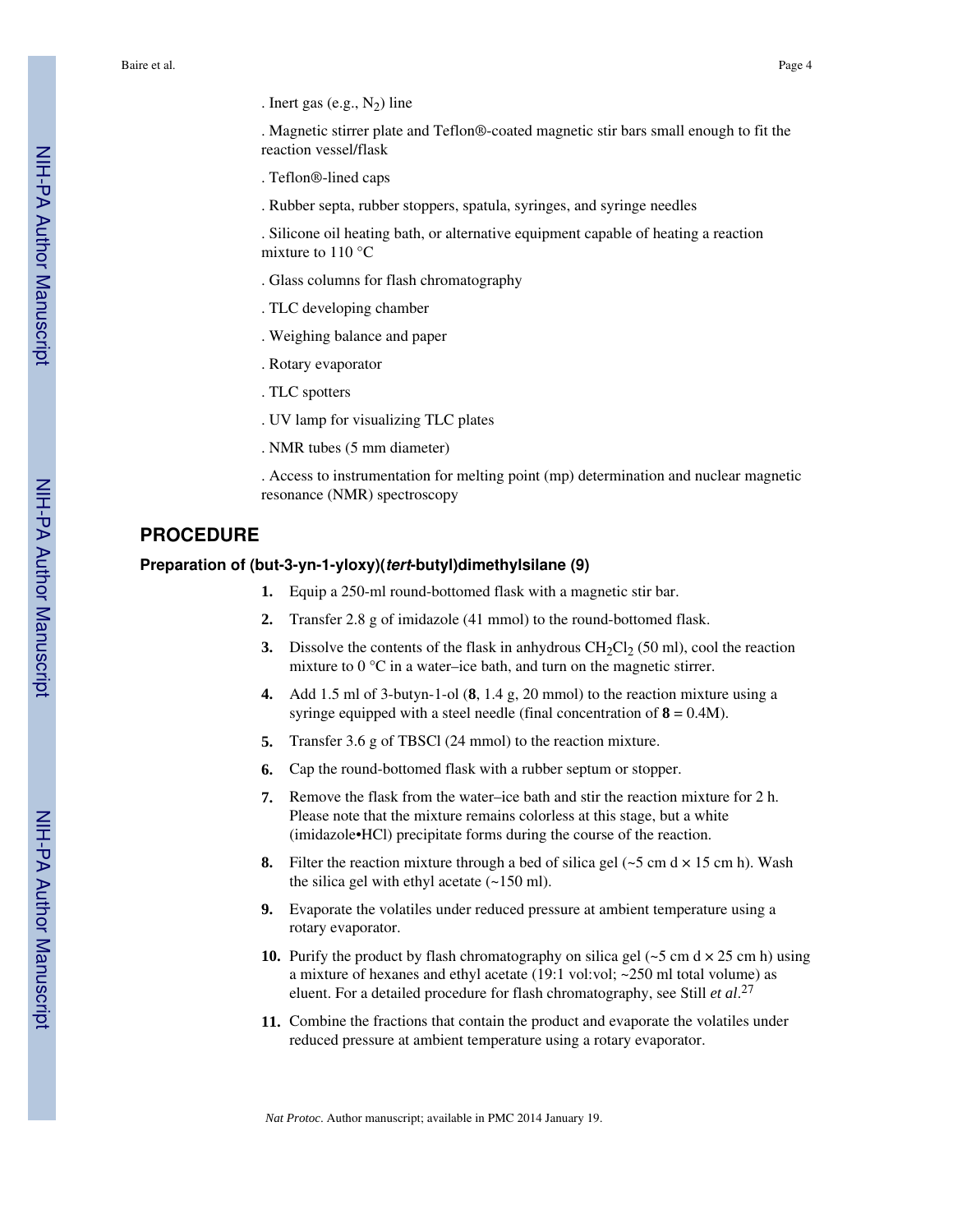**12.** The product, TBS-ether **9,** is a colorless oil. Confirm the structure and purity of the product by 1H NMR spectroscopy.

**PAUSE POINT** Compound **9** can be stored indefinitely at ambient temperature ( $\sim$ 23 °C) in a closed container to limit exposure to moisture.

#### **Preparation of ((4-bromobut-3-yn-1-yl)oxy)(tert-butyl)dimethylsilane (10)**

- **13** Place 3.7 g of silyl ether **9** (20 mmol) in a 250-ml round-bottomed flask equipped with a stir bar.
- **14** Add 100 ml of acetone (final concentration of **9** = 0.2M).
- **15** Transfer 3.9 g of NBS (22 mmol) and  $0.25$  g of AgNO<sub>3</sub> (1.5 mmol) to the round-bottomed flask. Cap the flask with a rubber septum or stopper and turn on the magnetic stirrer.
- 16 Stir the reaction mixture for 1 h at ambient temperature.
- **17** Filter the slurry through a bed of Celite® using  $CH_2Cl_2$  as the eluent.
- **18** Concentrate the filtrate under reduced pressure on a rotary evaporator at ambient temperature.
- **19** Repeat steps 10–11 to obtain pure bromoalkyne **10**. Use a mixture of hexanes and ethyl acetate (19:1 vol:vol; ~250 ml total volume) as eluent for the flash chromatography column  $\left(\sim 5 \text{ cm d} \times 25 \text{ cm h} \right)$  bed of silica gel).
- **20** The product bromoalkyne **10** is a yellow oil. Confirm the structure and purity of the product by  ${}^{1}H$  NMR spectroscopy.

■**PAUSE POINT** Compound 10 has been stored for over 3 months in a freezer (~–20 °C) and away from ambient laboratory light. While 1-bromo- and 1-iodoalkynes with conjugating substituents (alkynes, arenes, or alkenes) at C2 are reported to be somewhat unstable,28 simple 1-haloalkynes are less problematic.

#### **Preparation of 7-((tert-butyldimethylsilyl)oxy)hepta-2,4-diyn-1-ol (11)**

- **21** Equip each of two, dry, 6-dram (22 ml) glass vials, labeled A and B, with a stir bar and a rubber septum.
- **22** Transfer 1.0 g of bromoalkyne **10** (3.8 mmol) to vial A.
- **23** Transfer 40 mg of CuCl (0.4 mmol) to vial B.
- **24** Use, in alternating fashion, a vacuum and inert gas line, each terminating with a syringe needle for insertion through the rubber septum, to evacuate and then backfill the headspace of both vial A and vial B.
- **25** Add via syringe 0.25 ml of propargyl alcohol (HC≡CCH<sub>2</sub>OH, 0.26 g, 4.6 mmol), a volatile alkyne, to vial A (which already contains bromoalkyne **10**).
- **26** Equip a third dry 6-dram (22 ml) glass vial, labeled C, with a rubber septum and a nitrogen inlet needle (~10 cm in length).
- **27** Transfer via syringe 4.5 ml of anhydrous piperidine to vial C.
- **28** Insert a needle through the rubber septum of vial C to act as a vent and submerge the nitrogen inlet needle into the piperidine. Gently sparge the solvent with a positive nitrogen pressure for  $\sim$ 1 h.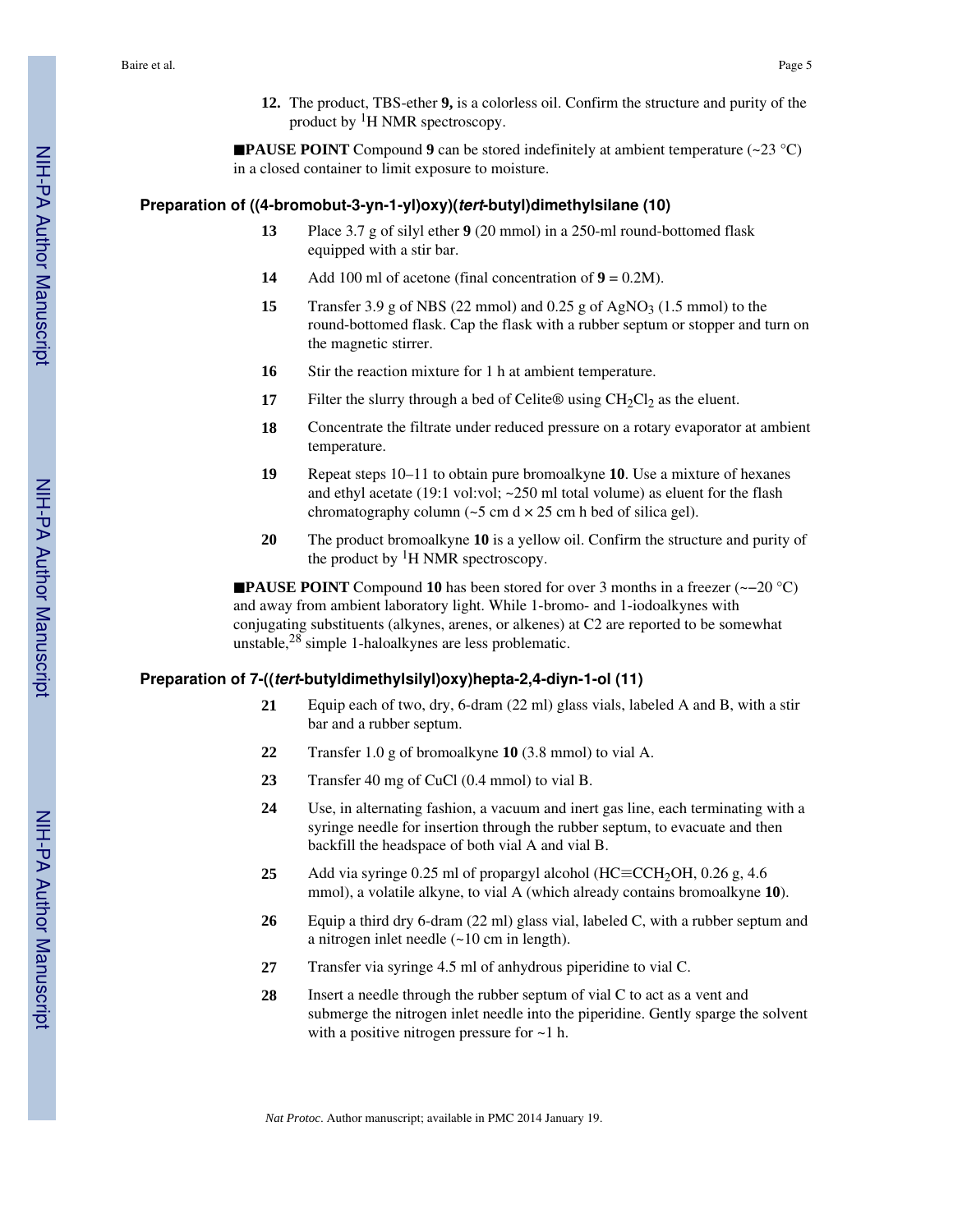**△ CRITICAL STEP** The amount of oxygen present in solution during the subsequent (coupling) operations should be minimal in order to minimize the formation of symmetrical diynes arising from alkyne self-coupling reactions. It is therefore important that the piperidine be sparged thoroughly with nitrogen gas.

- **29** Transfer via syringe 4 ml of degassed piperidine from vial C to vial A (final concentration of  $10 = 1$ M). Cool vial A to 0 °C in a water–ice bath and turn on the magnetic stirrer to create a homogeneous solution of propargyl alcohol and bromoalkyne **10** in piperidine.
- **30** Cool vial B to  $0^{\circ}$ C in a water–ice bath and turn on the magnetic stirrer.
- **31** Use a cannula to transfer the solution in vial A into vial B (which contains the solid CuCl).
- **32** Transfer the degassed piperidine remaining in vial C (0.50 ml) to vial A via syringe. Swirl vial A to dissolve the residual solution of alkynes and transfer the contents of vial A once more into vial B by cannula.
- **33** Stir the resulting slurry in vial B at 0 °C for 1 h. Please note that the reaction mixture quickly takes on a light green color and a solid precipitate, presumably piperidinium bromide, appears over time.
- **34** Transfer the contents of vial B to a separating funnel containing ~20 ml of saturated aqueous NH<sub>4</sub>Cl.
- **35** Extract the aqueous solution with ethyl acetate  $(3 \times \text{~}10 \text{ m})$  and wash the combined organic layers once with ~20 ml of saturated aqueous NaCl (brine).
- **36** Dry the combined organic extracts by adding to them ~5 g of anhydrous Na<sub>2</sub>SO<sub>4</sub>, briefly swirl the resulting mixture, filter the mixture into a roundbottomed flask, and concentrate the filtrate under reduced pressure using a rotary evaporator at ambient temperature.
- **37** Repeat steps 10–11 to purify the crude product. The silica gel bed size should now be  $\sim$  2.5 cm d  $\times$  15 cm h. Use a mixture of hexanes and ethyl acetate (5:1) vol:vol; ~100 ml total volume) as eluent for the flash chromatography column.
- **38** The product diyne alcohol **11** is a viscous, pale yellow oil. Confirm the structure and purity of the product by  ${}^{1}H$  NMR spectroscopy.

■**PAUSE POINT** Compound 11 can be stored indefinitely; as a precaution, storage in a freezer (~−20 °C) is recommended.

#### **Preparation of 7-((tert-butyldimethylsilyl)oxy)hepta-2,4-diyn-1-yl propynoate (4)**

- **39** Transfer 119 mg of the diyne alcohol **11** (0.50 mmol), 39 mg of propynoic acid (also known, trivially, as propiolic acid,  $HC \equiv CCO<sub>2</sub>H$ , 0.55 mmol), 6 mg of DMAP (0.05 mmol), and 3 ml of anhydrous  $CH_2Cl_2$  (final concentration of  $11 =$ 0.17M) to a dry 6-dram (22 ml) glass vial equipped with a stir bar and rubber septum or Teflon®-lined screw cap.
- **40** Cool the vial to  $0^{\circ}$ C in a water–ice bath and turn on the magnetic stirrer.
- **41** Add 110 mg of solid DCC (0.55 mmol) to the vial and stir the reaction mixture for 2 h.

**! CAUTION** DCC is an irritant and can lead to sensitization. Avoid any direct contact with the skin or inhalation of particulates.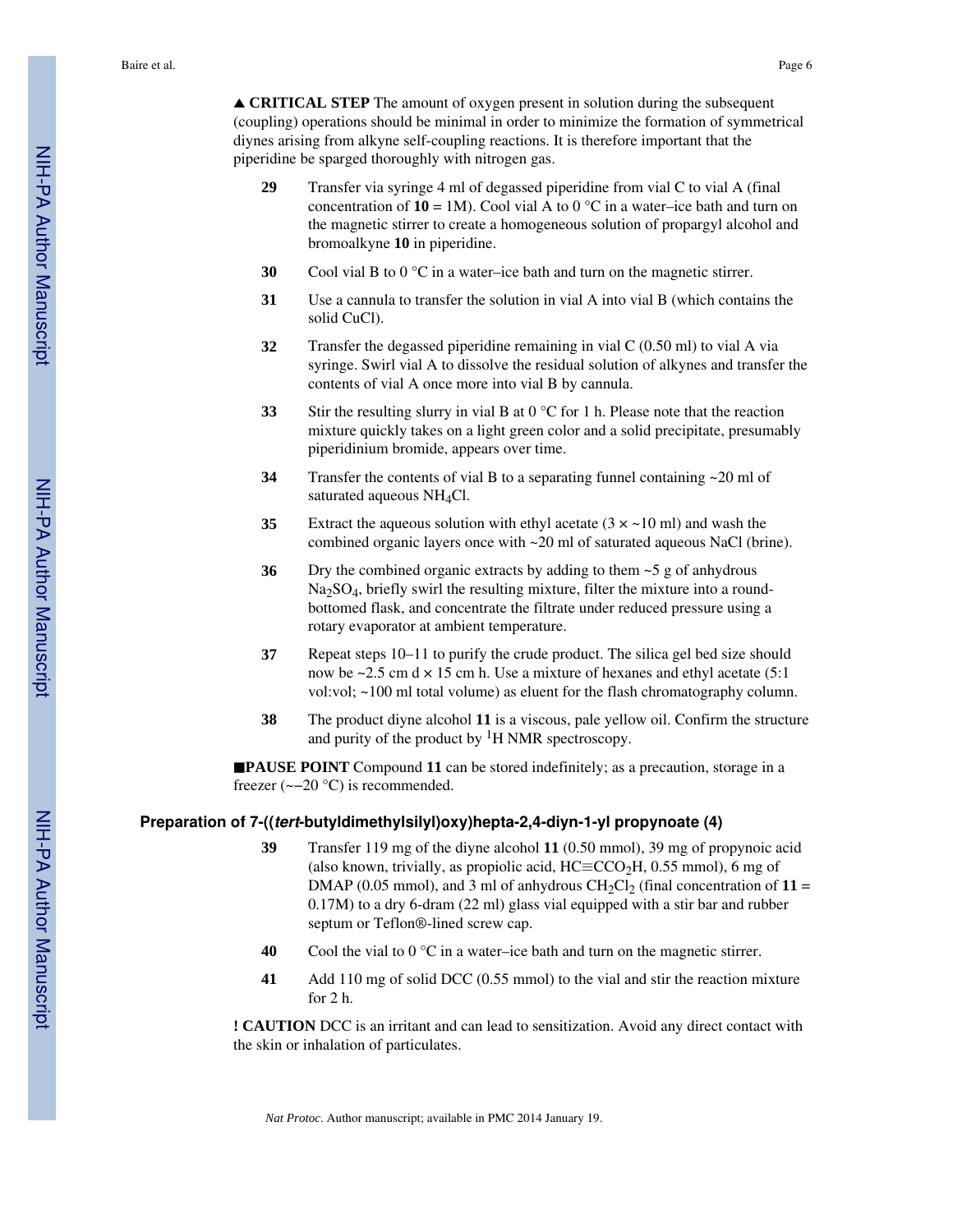Baire et al. Page 7

- **42** Filter the white precipitate, which is largely the unwanted byproduct *N,N'* dicyclohexylurea, through a bed of Celite®. Wash the Celite® three times with  $CH<sub>2</sub>Cl<sub>2</sub>$ .
- **43** Concentrate the filtrate under reduced pressure with the aid of a rotary evaporator at ambient temperature and repeat steps 10–11 to purify the product ester **4**. The silica gel bed size should now be  $\sim$  2.5 cm d  $\times$  15 cm h. Use a mixture of hexanes and ethyl acetate (12:1 vol:vol; ~100 ml total volume) as eluent for the flash chromatography column.
- **44** The triyne ester **4** is a viscous, colorless to pale yellow oil. Confirm the structure and purity of the product by  ${}^{1}H$  NMR spectroscopy.

■**PAUSE POINT** Compound 4 can be stored indefinitely in a freezer (~–20 °C).

#### **Preparation of 8-(tert-butyldimethylsilyl)-2,3-dihydrobenzo[1,2-b:4,5-c']difuran-5(7H)-one (7) via the HDDA cascade**

- **45** Transfer 29 mg of the triyne ester **4** (0.10 mmol) and 4 ml of anhydrous toluene to a screw-capped,  $16 \times 150$  mm threaded glass culture tube (final concentration of  $4 = 0.025M$ ).
- **46** Cap the vial with a Teflon®-lined screw-cap and immerse the vial in a silicone oil bath (or alternative heat source) at 110 °C. Please note that the reaction solution remains at a constant volume because this apparatus does not permit headspace exchange.
- **47** Periodically monitor the progress of the HDDA cascade reaction by thin layer chromatographic (TLC) analysis on silica gel TLC plates. The retardation factors  $(R_F)$  of the substrate triyne 4 and product 7 in hexanes/ethyl acetate (5:1) vol:vol) are  $\sim 0.8$  and  $\sim 0.2$ , respectively.
- **48** Once the substrate **4** is judged to be fully converted to product **7** (~2 days), concentrate the contents of the vial under reduced pressure with the aid of a rotary evaporator in an ~40 °C water bath.
- **49** Repeat steps 10–11 to purify the product **7** using hexanes/ethyl acetate (4:1 vol:vol; ~50 ml total volume) as eluent for the flash chromatography column. The silica gel bed size should now be  $\sim$ 1 cm d  $\times$  10 cm h).
- **50** The tricyclic phthalide **7** is a colorless solid, mp = 167–169 °C. Confirm the structure and purity of the product by  ${}^{1}H$  NMR spectroscopy.

## **● TIMING**

#### **Preparation of (but-3-yn-1-yloxy)(tert-butyl)dimethylsilane (9)**

Steps 1–6: 1 h

Step 7: 2 h

Steps 8–12: 1–2 h

#### **Preparation of ((4-bromobut-3-yn-1-yl)oxy)(tert-butyl)dimethylsilane (10)**

Steps 13–15: 1 h

Step 16: 1 h

Steps 17–20: 1–2 h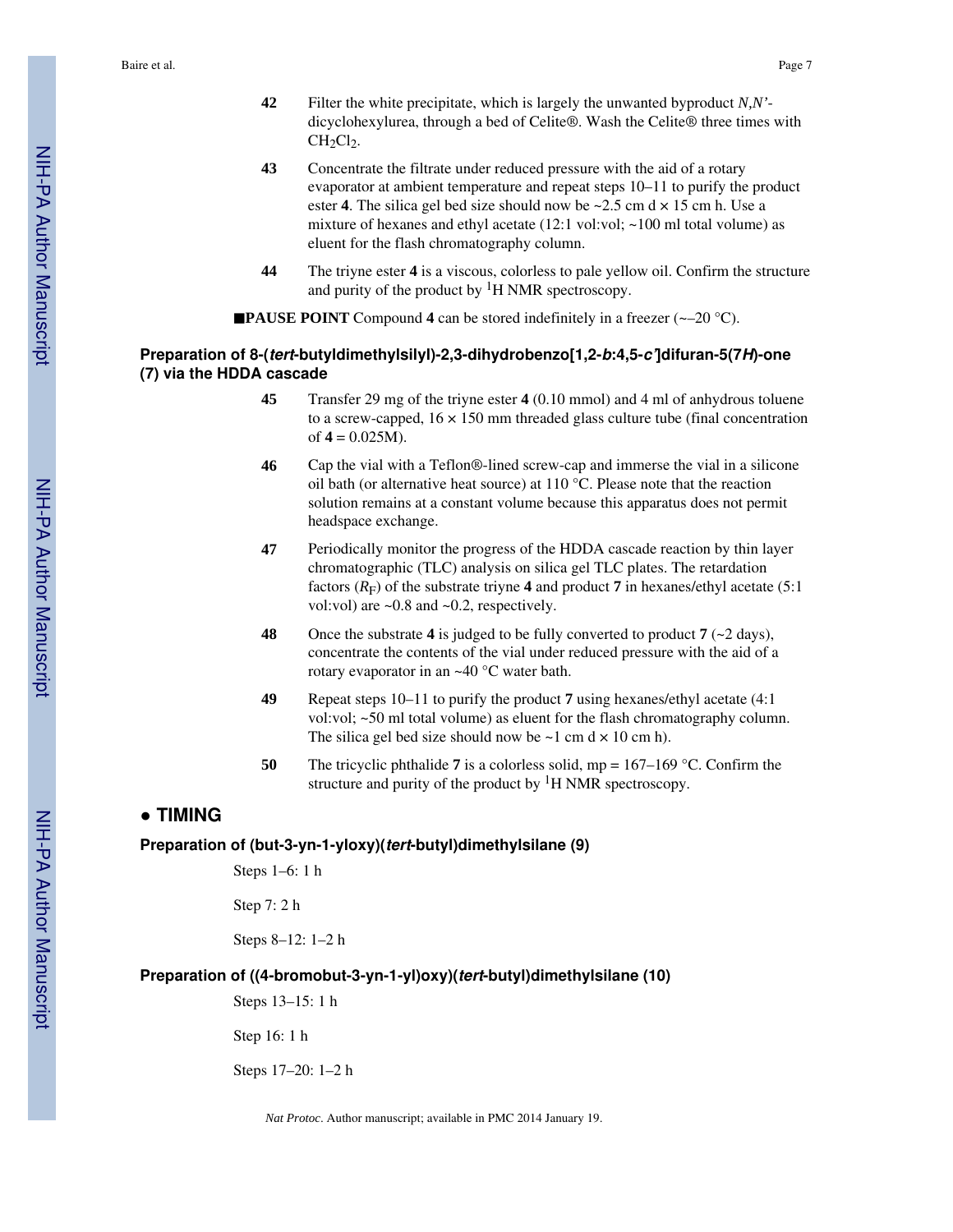#### **Preparation of 7-((tert-butyldimethylsilyl)oxy)hepta-2,4-diyn-1-ol (11)**

Steps 21–25: 1 h Steps 26–28: 2 h Steps 29–32: 1 h Step 33: 1 h Steps 34–36: 1 h Steps 37–38: 1–2 h

#### **Preparation of 7-((tert-butyldimethylsilyl)oxy)hepta-2,4-diyn-1-yl propynoate (4)**

Steps 39–40: 1 h

Step 41: 2 h

Steps 42–44: 1–2 h

## **Preparation of 8-(tert-butyldimethylsilyl)-2,3-dihydrobenzo[1,2-b:4,5-c']difuran-5(7H)-one**

**(7)**

Steps 45–47: 1 h

Step 48: 48 h

Steps 49–50: 1 h

### **ANTICIPATED RESULTS**

#### **Typical Yields**

**(But-3-yn-1-yloxy)(***tert***-butyl)dimethylsilane (9)**: 95–99%

((4-Bromobut-3-yn-1-yl)oxy)(*tert*-butyl)dimethylsilane (10): 85–95%.

7-((*tert*-Butyldimethylsilyl)oxy)hepta-2,4-diyn-1-ol (11): 70–90%.

7-((*tert*-Butyldimethylsilyl)oxy)hepta-2,4-diyn-1-yl propynoate (4): 45–65%.

8-(*tert*-Butyldimethylsilyl)-2,3-dihydrobenzo[1,2-*b*:4,5-*c'*]difuran-5(7*H*)-one (7): 85–95%.

**Analytical Data** (see the Supplementary Information associated with reference 6 for copies of most of the following NMR spectra)

**(But-3-yn-1-yloxy)(***tert***-butyl)dimethylsilane (9)**: **1H NMR** (500 MHz, CDCl3): δ 3.74 (t, *J* = 7.1 Hz, 2H, C*H2*OSi), 2.40 (td, *J* = 7.1, 2.7 Hz, 2H, C*H2*C≡CH), 1.96 (t, *J* = 2.7 Hz, 1H, C≡C*H*), 0.90 [s, 9H, SiC(C*H*<sub>3</sub>)<sub>3</sub>], and 0.08 [s, 6H, Si(C*H*<sub>3</sub>)<sub>2</sub>]. <sup>13</sup>C NMR (125 MHz, CDCl3): δ 81.7, 69.4, 61.9, 26.0, 23.0, 18.5, and -5.1.

 $((4-Bromobut-3-yn-1-yl)oxy)(tert-butyl)dimethylsilane (10):  ${}^1H NMR$  (500 MHz, CDCl<sub>3</sub>):$ δ 3.73 (t, *J* = 7.0, 2H, C*H2*OSi), 2.42 (t, *J* = 7.0 Hz, 2H, C*H2*C≡CBr), 0.90 [s, 9H, SiC(C*H3*)3], and 0.08 [s, 6H, Si(C*H3*)2]. **13C NMR** (125 MHz, CDCl3): δ 77.7, 61.6, 39.2, 26.0, 24.1, 18.5, and −5.2.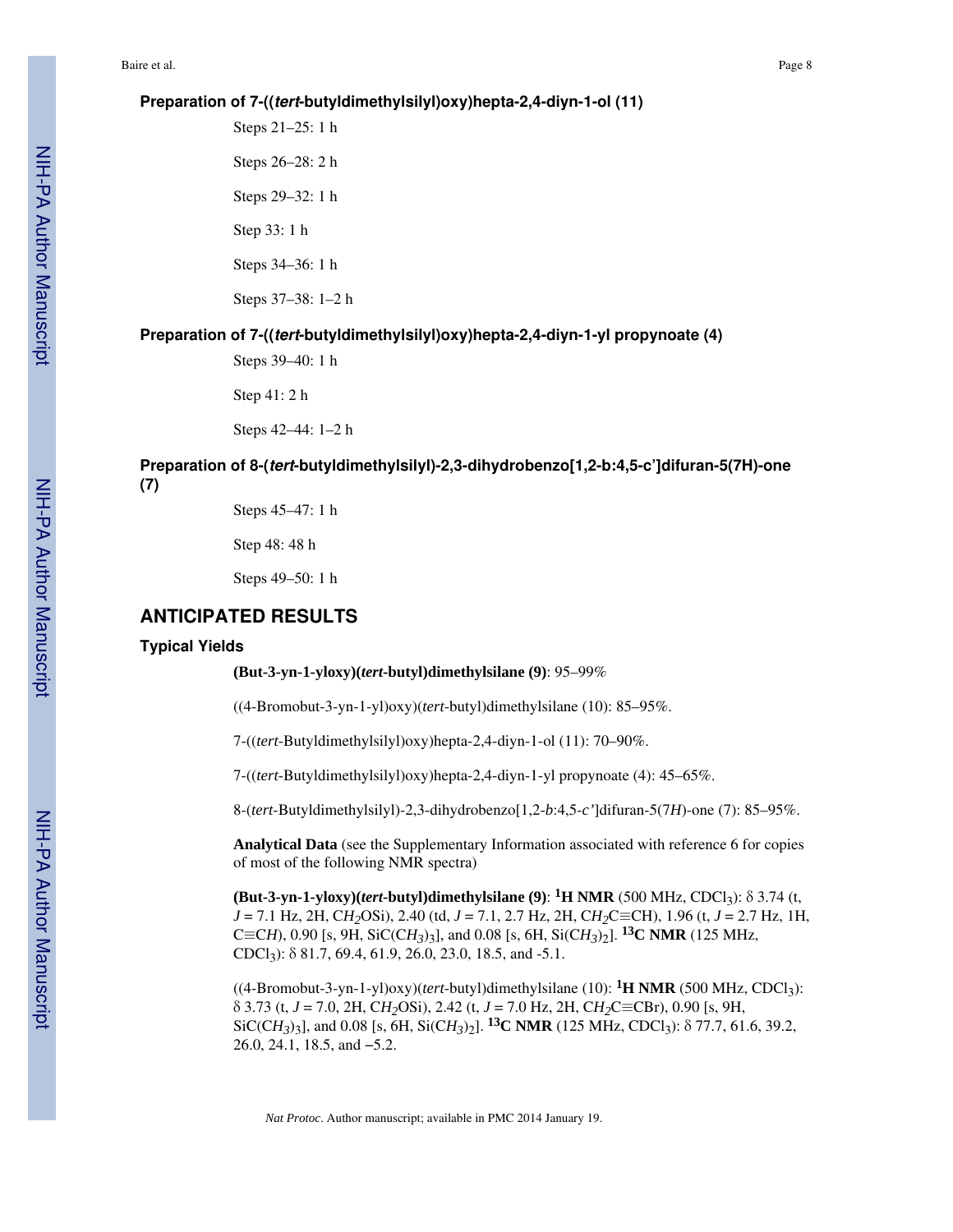7-((*tert*-Butyldimethylsilyl)oxy)hepta-2,4-diyn-1-ol (11): **1H NMR** (500 MHz, CDCl3): δ 4.32 (dt, *J* = 6.3, 1.1 Hz, 2H, C*H*2OH), 3.74 (t, *J* = 6.9 Hz, 2H, C*H*2OSi), 2.50 (dt, *J* = 6.9, 1.1 Hz, 2H, C≡CCH<sub>2</sub>CH<sub>2</sub>), 1.55 (t, *J* = 6.3 Hz, 1H, CH<sub>2</sub>OH), 0.90 [s, 9H, SiC(CH<sub>3</sub>)<sub>3</sub>], and 0.08 [s, 6H, Si(C*H3*)2]. **13C NMR** (500 MHz, CDCl3): δ 78.9, 73.9, 70.9, 65.6, 61.4, 51.7, 26.0, 23.9, 18.5, and −5.2.

7-((*tert*-Butyldimethylsilyl)oxy)hepta-2,4-diyn-1-yl propynoate (4): **1H NMR** (500 MHz, CDCl<sub>3</sub>):  $\delta$  4.83 (t, *J* = 1.1 Hz, 2H, CO<sub>2</sub>CH<sub>2</sub>), 3.74 (t, *J* = 6.9 Hz, 2H, OCH<sub>2</sub>), 2.94 (s, 1H, C≡C*H*), 2.50 (tt, *J* = 6.9, 1.1 Hz, 2H, OCH<sub>2</sub>C*H*<sub>2</sub>), 0.90 [s, 9H, SiC(C*H*<sub>3</sub>)<sub>3</sub>], and 0.07 [s, 6H, Si(C*H*3)*2*]. **13C NMR** (125 MHz, CDCl3): δ 151.9, 79.9, 76.1, 74.0, 72.7, 68.1, 65.3, 61.3, 54.2, 26.0, 23.9, 18.4, and −5.2.

8-(*tert*-Butyldimethylsilyl)-2,3-dihydrobenzo[1,2-*b*:4,5-*c'*]difuran-5(7*H*)-one (7): **1H NMR** (500 MHz, CDCl3): δ 7.67 (t, *J* = 1.4 Hz, 1H, Ar*H*), 5.20 (s, 2H, ArC*H2*O), 4.64 (t, *J* = 8.7 Hz, 2H, ArCH<sub>2</sub>CH<sub>2</sub>), 3.25 (td,  $J = 8.7$ , 1.2 Hz, 2H, ArCH<sub>2</sub>CH<sub>2</sub>), 0.89 [s, 9H, SiC(CH<sub>3</sub>)<sub>3</sub>], and 0.33 [s, 6H, Si $(CH_3)$ ]. <sup>13</sup>**C NMR** (125 MHz, CDCl<sub>3</sub>):  $\delta$  171.5, 171.4, 155.3, 128.7, 123.2, 117.9, 111.4, 71.9, 71.2, 28.7, 26.7, 18.6, and 3.8.

#### **Acknowledgments**

D.N. and P.H.W. thank the University of Minnesota Graduate School Doctoral Dissertation Fellowship and National Science Foundation Graduate Research Fellowship program, respectively. Financial support from the National Institutes of Health (GM65597 and CA76497) is acknowledged.

## **REFERENCES**

- 1. Himeshima Y, Sonoda T, Kobayashi H. Fluoride-induced 1,2-elimination of *o*-trimethylsilylphenyl triflate to benzyne under mild conditions. Chem. Lett. 1983; 12:1211–1214.
- 2. Miyawaki K, Suzuki R, Kawano T, Ueda I. Cycloaromatization of a non-conjugated polyenyne system: synthesis of 5H-benzo[*d*]fluoreno[3,2-*b*]pyrans via diradicals generated from 1-(2-(4-(2 alkoxyethylphenyl)butan-1,3-diynyl))phenylpetan-2,4-diyn-1-ols and trapping evidence for the 1,2 didehydrobenzene diradical. Tetrahedron Lett. 1997; 38:3943–3946.
- 3. Bradley AZ, Johnson RP. Thermolysis of 1,3,8-nonatriyne: evidence for intramolecular [2+4] cycloaromatization to a benzyne intermediate. J. Am. Chem. Soc. 1997; 119:9917–9918.
- 4. Tsui JA, Sterenberg BT. A metal-templated 4 + 2 cycloaddition reaction of an alkyne and a diyne to form a 1,2-aryne. Organometallics. 2009; 28:4906–4908.
- 5. Kimura H, Torikai K, Miyawaki K, Ueda I. Scope of the thermal cyclization of nonconjugated eneynenitrile system: a facile synthesis of cyanofluorenol derivatives. Chem. Lett. 2008; 37:662–663. and refs therein.
- 6. Hoye TR, Baire B, Niu D, Willoughby PH, Woods BP. The hexadehydro-Diels–Alder reaction. Nature. 2012; 490:208–212. [PubMed: 23060191]
- 7. Wenk HH, Winkler M, Sander W. One century of aryne chemistry. Angew. Chem. Int. Edn. 2003; 42:502–528.
- 8. Nicolaou KC, Snyder SA, Montagnon T, Vassilikogiannakis G. The Diels–Alder reaction in total synthesis. Angew. Chem. Int. Edn. 2002; 41:1668–1698.
- 9. Stoermer R, Kahlert B. Ueber das 1- und 2-Bromcumaron. Ber. Dtsch. Chem. Ges. 1902; 35:1633– 1640.
- 10. Roberts JD, Simmons HE, Carlsmith LA, Vaughan CW. Rearrangement in the reaction of chlorobenzene-1- $C^{14}$  with potassium amide. J. Am. Chem. Soc. 1953; 75:3290–3291.
- 11. Huisgen R, Rist H. Über Umlagerungen bei nucleophilen Substitutionen in der aromatischen Reihe und ihre Deutung. Naturwissenschaften. 1954; 41:358–359.
- 12. Wittig G, Pohmer L. Intermediäre Bildung von Dehydrobenzol (Cyclohexadienin). Angew. Chem. 1955; 67:348–348.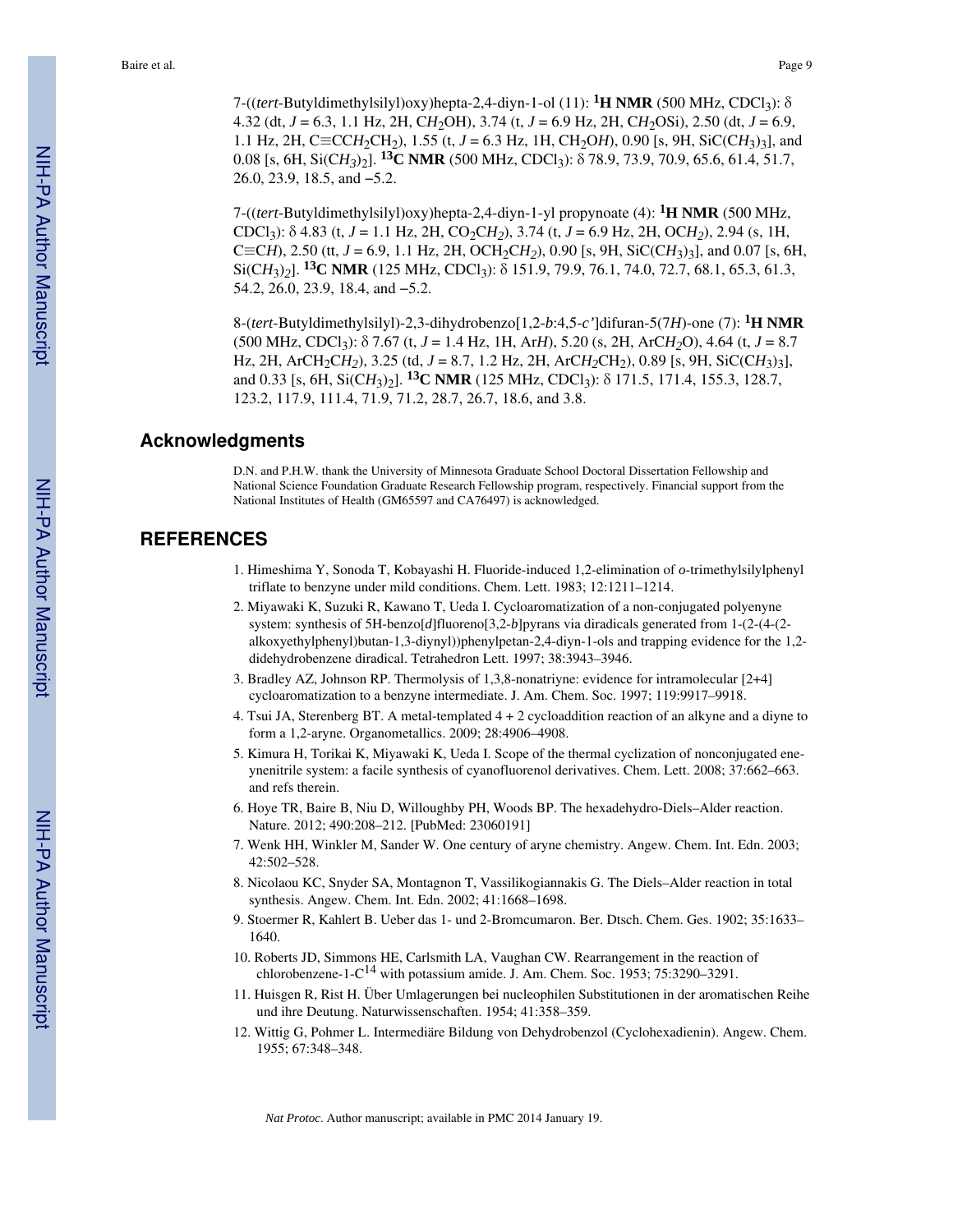- 13. Hoffmann RW. Dehydrobenzene and Cycloalkynes. (Organic Chemistry, A Series of Monographs, Vol. 11, Academic, 1967).
- 14. Kitamura T. Synthetic methods for the generation and preparative application of benzyne. Aust. J. Chem. 2010; 63:987–1001.
- 15. Yoshida H, Ohshita J, Kunai A. Aryne, ortho-quinone methide, and ortho-quinodimethane: synthesis of multisubstituted arenes using the aromatic reactive intermediates. Bull. Chem. Soc. Jpn. 83. 2010:199–219.
- 16. Worlikar SA, Larock RC. Pd-catalyzed reactions involving arynes. Curr. Org. Chem. 2011; 15:3214–3232.
- 17. Gampe CM, Carreira EM. Arynes and cyclohexyne in natural product synthesis. Angew. Chem. Int. Edn. 2012; 51:3766–3778.
- 18. Tadross PM, Stoltz BM. A comprehensive history of arynes in natural product total synthesis. Chem. Rev. 2012; 112:3550–3577. [PubMed: 22443517]
- 19. Bhunia A, Yetra SR, Biju AT. Recent advances in transition-metal-free carbon-carbon and carbonheteroatom bond-forming reactions using arynes. Chem. Soc. Rev. 2012; 41:3140–3152. [PubMed: 22278415]
- 20. Okuma K. Reaction of arynes with carbon-heteroatom double bonds. Heterocycles. 2012; 85:515– 544.
- 21. Yoshida H, Takaki K. Multicomponent coupling reaction of arynes for construction of heterocyclic skeletons. Heterocycles. 2012; 85:1333–1349.
- 22. Kovalev IS, Kopchuk DS, Zyryanov GV, Slepukhin PA, Rusinov VL, Chupakhin ON. Aryne intermediates in the synthesis of polynuclear heterocyclic systems. Chem. Heterocycl. Compds. 2012; 48:536–547.
- 23. Yoshida H, Takaki K. Aryne insertion reactions into carbon-carbon σ-bonds. Synlett. 2012; 23:1725–1732.
- 24. Michael A, Bucher JE. Über die Einwirkung von Eissigsäureanhydrid auf Phenylpropiolsäure. Chem. Zentrblt. 1898:731–733.
- 25. Diels O, Alder K. Syntheses in the hydroaromatic series. Justus Liebigs Ann. Chem. 1928; 460:98– 122.
- 26. Jork, H.; Funk, W.; Fischer, W.; Wimmer, H. Thin-layer Chromatography Reagents and Detection Methods; Vol 1a: Physical and Chemical Detection Methods: Fundamentals, Reagents I. VCH; Weinheim: 1990.
- 27. Still WC, Kahn M, Mitra A. Rapid chromatographic technique for preparative separations with moderate resolution. J. Org. Chem. 1978; 43:2923–2925.
- 28. Brandsma, L. Synthesis of Acetylenes, Allenes and Cumulenes: Methods and Techniques. Elsevier; Bilthoven: 2004. p. 192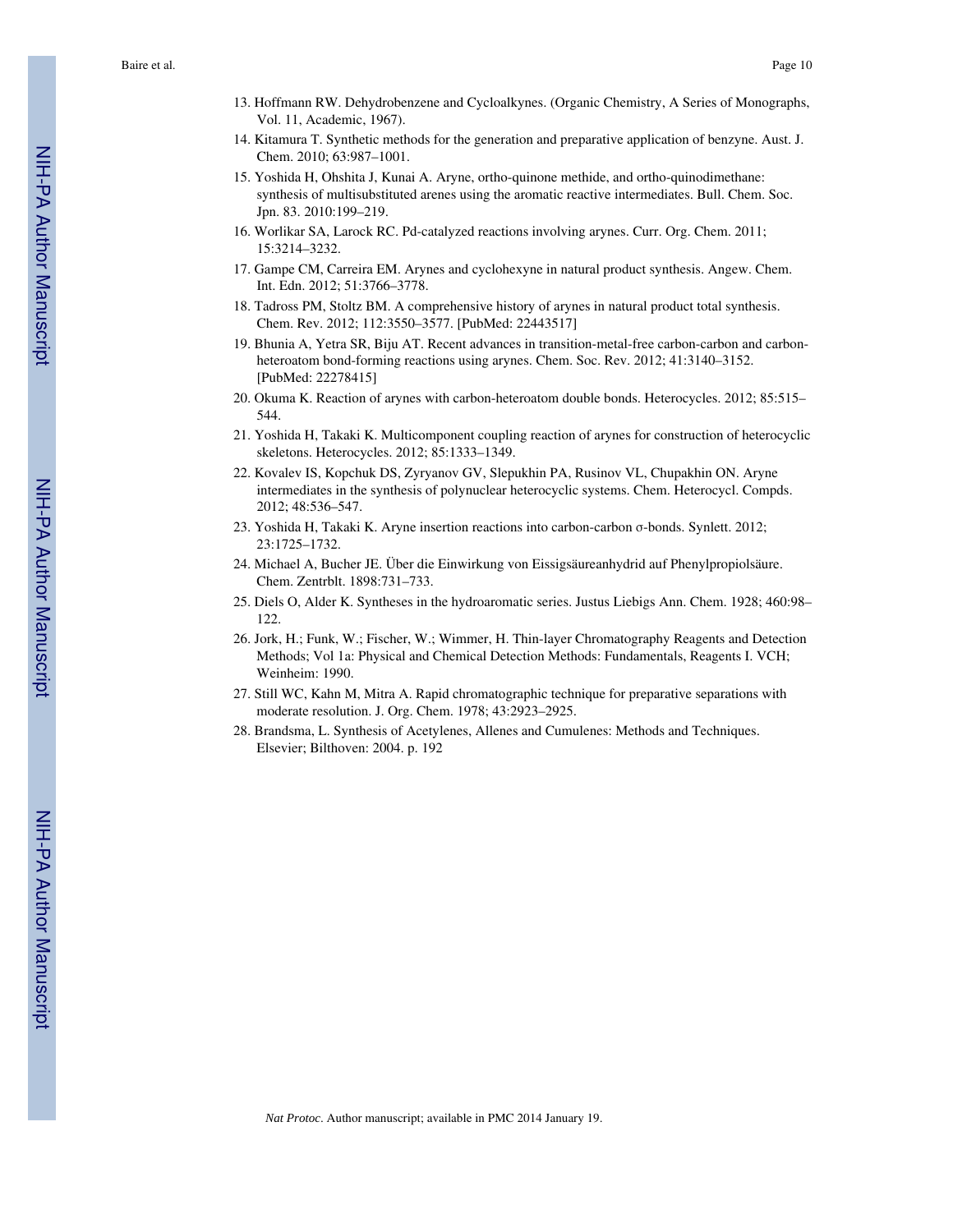#### **Box 1 LANDMARK EVENTS IN THE CENTURY-OLD HISTORY OF ARYNE AND DIELS–ALDER CHEMISTRIES**

Arynes, of which benzynes are a subset, comprise one of the most versatile and wellstudied classes of reactive intermediates in organic chemistry. The Diels-Alder [4+2] cycloaddition reaction, which typically creates a six-membered carbocyclic product, is arguably the most venerable transformation in all of chemistry and is described in every introductory organic chemistry textbook. The first reports of aryne<sup>7</sup> and Diels-Alder<sup>8</sup> chemistry appeared over a century ago. Other key events in the development of the understanding of these two fields are summarized on the timeline below.

**Benzynes:** The first experimental evidence now interpreted as involving the formation of an aryne intermediate was reported in 1902.<sup>9</sup> Experiments reported in the 1950s, and now regarded as classic, provided compelling evidence for the intermediacy of benzyne via clever isotope scrambling and trapping reactions (including, coincidentally, Diels–Alder cycloaddition).<sup>10–12</sup> The ensuing explosive growth of benzyne chemistry is evident by the hundreds of examples of reactions assembled in a 1967 monograph.<sup>13</sup> The most recently developed (and now most widely used) general protocol for generating benzynes is that reported by Kobayashi nearly three decades ago.<sup>1</sup> The convenience of this method for preparing arynes has fueled a remarkable rebirth of interest in aryne trapping chemistry. This resurgence is perhaps best exemplified by the plethora of major reviews on benzyne/aryne chemistry that have appeared over the past few years (ten, appearing since 2010, are cited here).  $14-23$ 



**Diels–Alder:** Several [4+2] cycloaddition reactions, including an example in 1898 of what now could be called a tetradehydro-Diels–Alder (TDDA) reaction,<sup>24</sup> predate the initial 1928 report by Diels and Alder, $25$  from which the reaction takes its name. The keen insights and extensive body of work by these investigators was recognized by the award of the Nobel Prize in chemistry in 1950. In 1997 $^{2,5}$  the Ueda research group published their first of a series of reports describing the cycloisomerization of tetraynes to give products whose formation can be explained by pathways involving benzyne intermediates. In the same year, Johnson provided convincing evidence for the formation of a benzyne derivative during the flash vacuum pyrolysis (580 °C) of 1,3,8-nonatriyne.<sup>3</sup> The considerable preparative potential of the HDDA cascade had not otherwise been developed prior to the report in 2012.<sup>6</sup>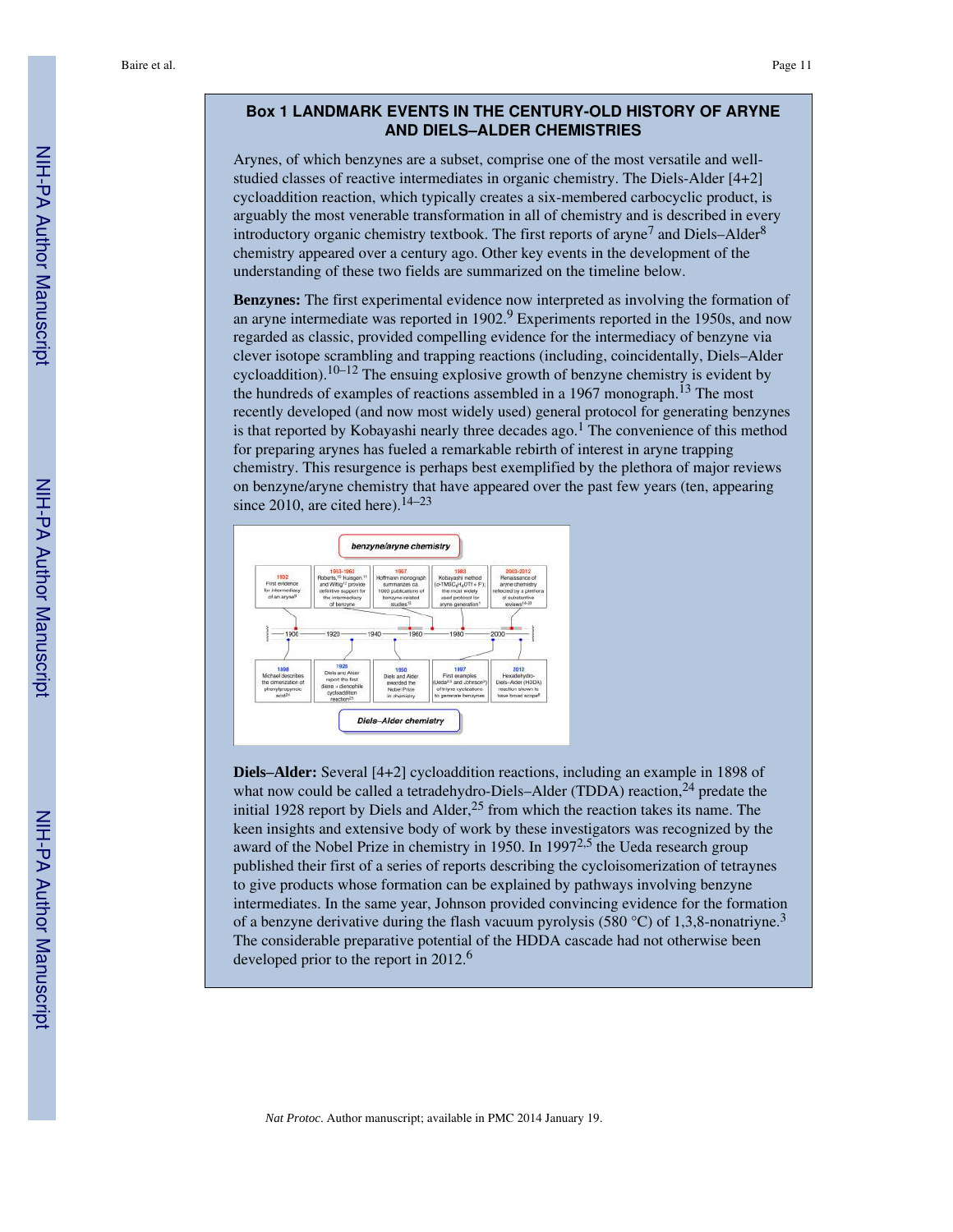

#### **Figure 1.**

The hexadehydro-Diels–Alder (HDDA) cascade. Triyne **1** cycloisomerizes to form a benzyne (structures **2a** and **2b**), which is subsequently trapped to produce benzenoid **3**. Nu, nucleophile; El, electrophile.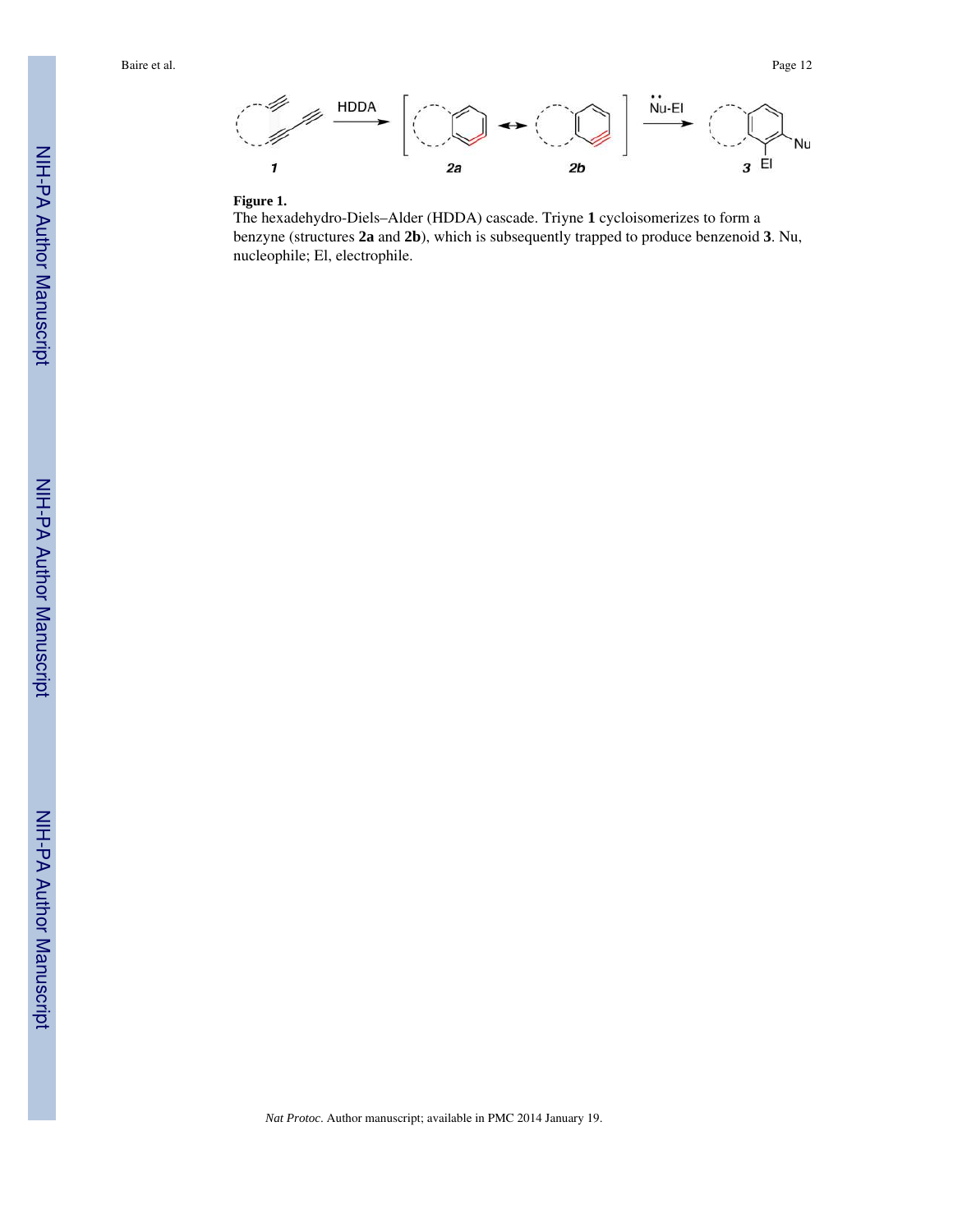Baire et al. Page 13





Intermediates involved (benzyne **5** and zwitterion **6**) in the HDDA cascade conversion of triyne **4** to phthalide **7**. TBS: *t*-butyldimethylsilyl.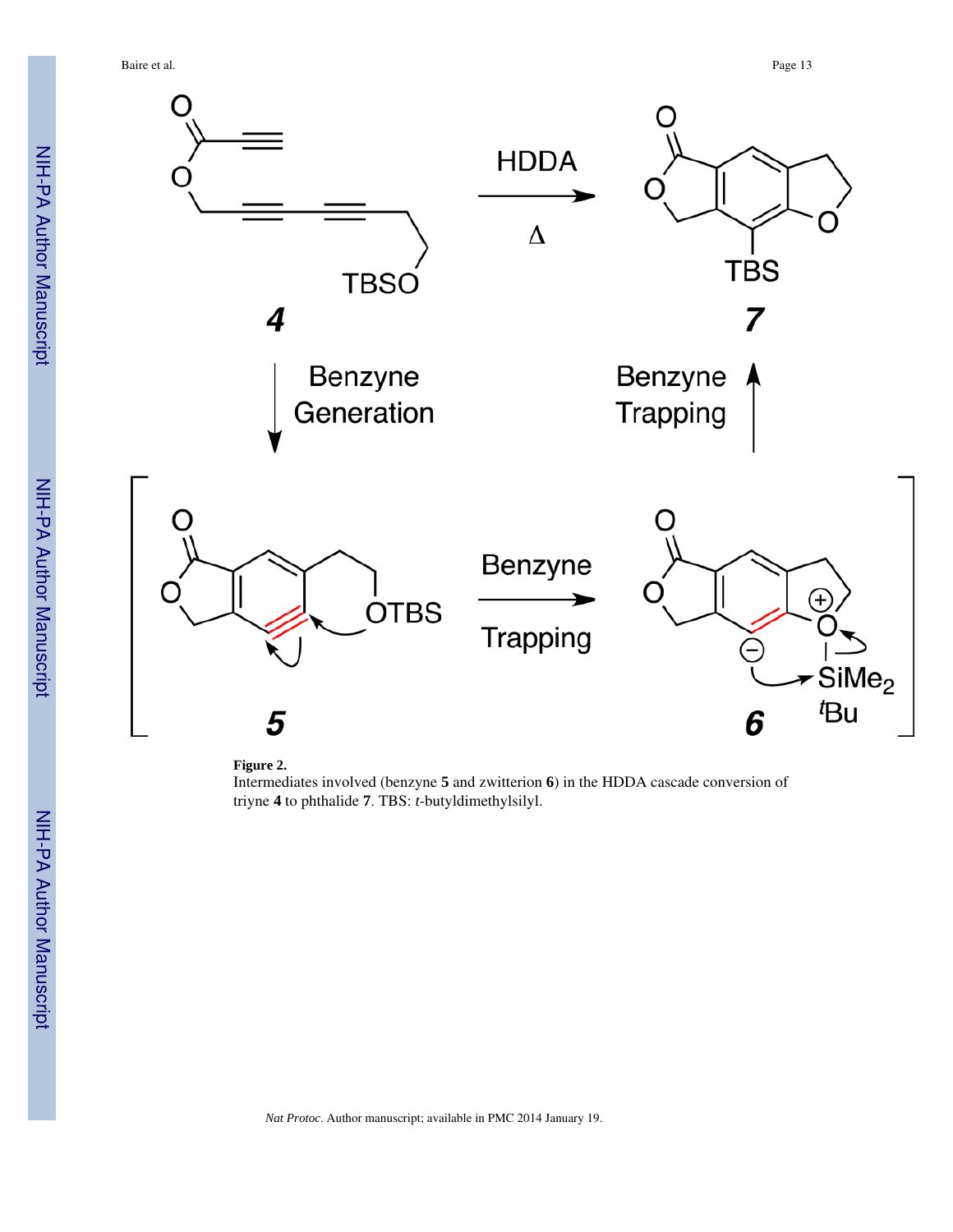Baire et al. Page 14



#### **Figure 3.**

Synthesis route to obtain substrate **4** and its HDDA cascade to produce the tricyclic phthalide derivative **7**. NBS: *N*-bromosuccinimide; DCC: dicyclohexylcarbodiimide; DMAP: 4-(dimethylamino)pyridine; TBS: *t*-Butyldimethylsilyl.